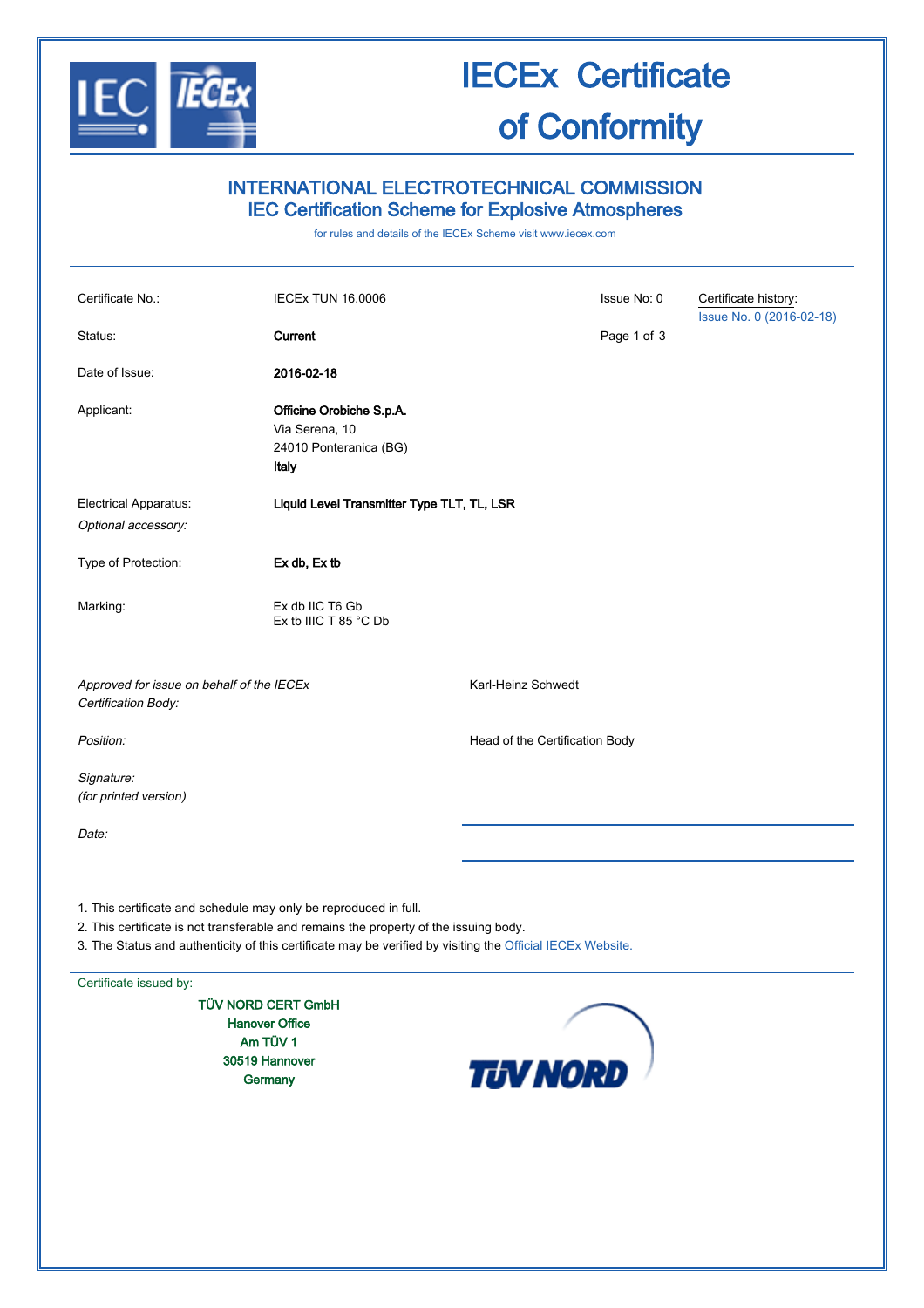

# IECEx Certificate of Conformity

| Certificate No: | <b>IECEX TUN 16,0006</b>                                                      | Issue No: 0 |
|-----------------|-------------------------------------------------------------------------------|-------------|
| Date of Issue:  | 2016-02-18                                                                    | Page 2 of 3 |
| Manufacturer:   | Officine Orobiche S.p.A.<br>Via Serena, 10<br>24010 Ponteranica (BG)<br>Italy |             |

Additional Manufacturing location(s):

This certificate is issued as verification that a sample(s), representative of production, was assessed and tested and found to comply with the IEC Standard list below and that the manufacturer's quality system, relating to the Ex products covered by this certificate, was assessed and found to comply with the IECEx Quality system requirements. This certificate is granted subject to the conditions as set out in IECEx Scheme Rules, IECEx 02 and Operational Documents as amended.

#### STANDARDS:

The electrical apparatus and any acceptable variations to it specified in the schedule of this certificate and the identified documents, was found to comply with the following standards:

| IEC 60079-0: 2011<br>Edition:6.0      | Explosive atmospheres - Part 0: General requirements                                 |
|---------------------------------------|--------------------------------------------------------------------------------------|
| IEC 60079-1 : 2014-06<br>Edition: 7.0 | Explosive atmospheres - Part 1: Equipment protection by flameproof enclosures "d"    |
| IEC 60079-31 : 2008<br>Edition:1      | Explosive atmospheres – Part 31: Equipment dust ignition protection by enclosure 't' |

This Certificate does not indicate compliance with electrical safety and performance requirements other than those expressly included in the

Standards listed above.

### TEST & ASSESSMENT REPORTS:

A sample(s) of the equipment listed has successfully met the examination and test requirements as recorded in

Test Report:

[DE/TUN/ExTR15.0062/00](http://iecex.iec.ch/iecex/IECExWeb.nsf/ExTRNumber/DE/TUN/ExTR15.0062/00?OpenDocument)

Quality Assessment Report:

[IT/CES/QAR16.0002/00](http://iecex.iec.ch/iecex/IECExWeb.nsf/QARNumber/IT/CES/QAR16.0002/00?OpenDocument)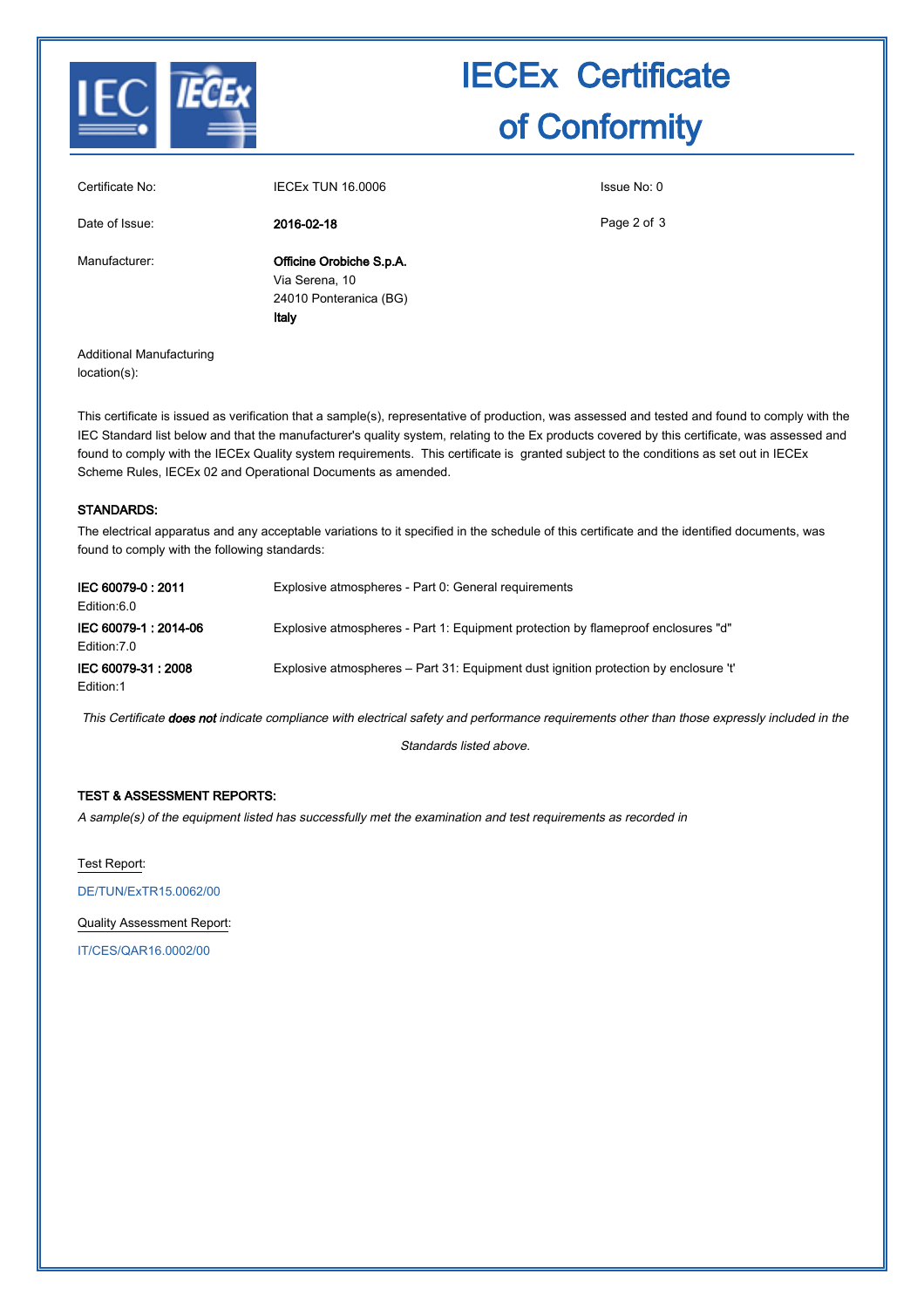

# IECEx Certificate of Conformity

Certificate No: IECEx TUN 16.0006 ISSUE No: 0

Date of Issue: 2016-02-18

Page 3 of 3

Schedule

### EQUIPMENT:

Equipment and systems covered by this certificate are as follows:

Liquid Level Transmitter Type TLT, TL, LSR

See Attachment to IECEx TUN 16.0006\_ Issue 0 for details.

#### CONDITIONS OF CERTIFICATION: NO

#### Annex:

[Attachment to IECEx TUN 16.0006\\_ Issue 0 .pdf](http://iecex.iec.ch/iecex/IECExWeb.nsf/0/539D1FF4B52FD695C1257F560039332F/$File/Attachment to IECEx TUN 16.0006_ Issue 0 .pdf)